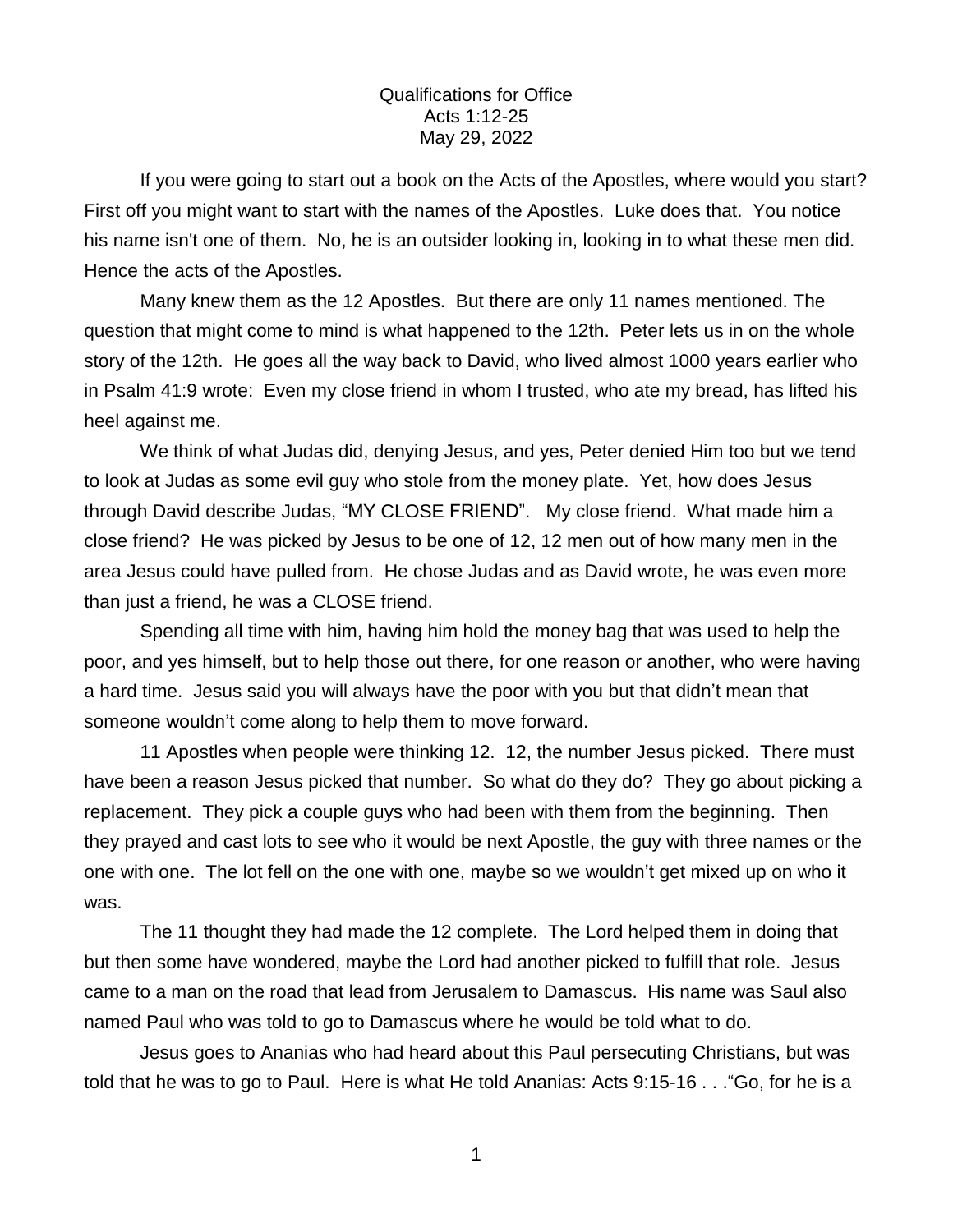chosen instrument of mine to carry my name before the Gentiles and kings and the children of Israel. For I will show him how much he must suffer for the sake of my name."

Paul was Jesus' chosen instrument. Chosen by Jesus, just as the 12 were. An unlikely pick we would think. Persecutor of those who called Jesus their Lord and Savior. A guy who held the coats of those who stoned Stephen to death. A Pharisee of the Pharisees who was so committed to the law that it surely would cause problems with delivering the Gospel, so much at odds it would seem from all those laws he was committed to. Yet, Jesus chose him.

He didn't have a resumé with the best qualifications and yet the Lord was going to use him in mighty ways. He was going to be used to bring the light to the Gentiles and to God's people Israel. He had qualifications that on the surface may have seemed like hinderances. Instead of qualifications, one might see him as a detriment to the growth of the kingdom of God. Why put this enemy of the movement in the midst of it? Kind of like putting the fox in the hen house.

Maybe once he understood it was not going to rise or fall on one man, Paul, then he too could look to the one man on whom it really fell and that was Jesus. Paul would go to the world, yes, challenged many times by beatings, stonings, hot and cold and hunger and another thing not mentioned but is common to all who want to bring Jesus to their world, rejection.

Yes, Paul felt the rejection of those who didn't want Jesus to be their Savior. He felt the rejection physically and would die under that cloud. Yet, in that rejection there were those who, by the power of the Holy Spirit, were brought to faith in Jesus and His work for them and all people.

He was rejected because of Jesus but he wasn't rejected by Jesus. Did you think of it that way for yourselves? What qualifications do you have to be able to enter the new heaven and earth to live with Jesus forever? What did Jesus see in you that He picked you? Was there something great in you, or was it more like the sermon we had awhile back where God seems to want to work through the small things, as Paul wrote to the Corinthians: 1:26-31 For consider your calling, brothers: not many of you were wise according to worldly standards, not many were powerful, not many were of noble birth. But God chose what is foolish in the world to shame the wise; God chose what is weak in the world to shame the strong; God chose what is low and despised in the world, even things that are not, to bring to nothing things that are, so that no human being] might boast in the presence of God. And because of him you are in Christ Jesus, who became to us wisdom from God, righteousness and sanctification and redemption, so that, as it is written, "Let the one who boasts, boast in the Lord."

There is nothing for you to boast in. Oh, maybe if it was a shameful boast of the sins that you seem to want to commit. Maybe you could boast that you are worse than the next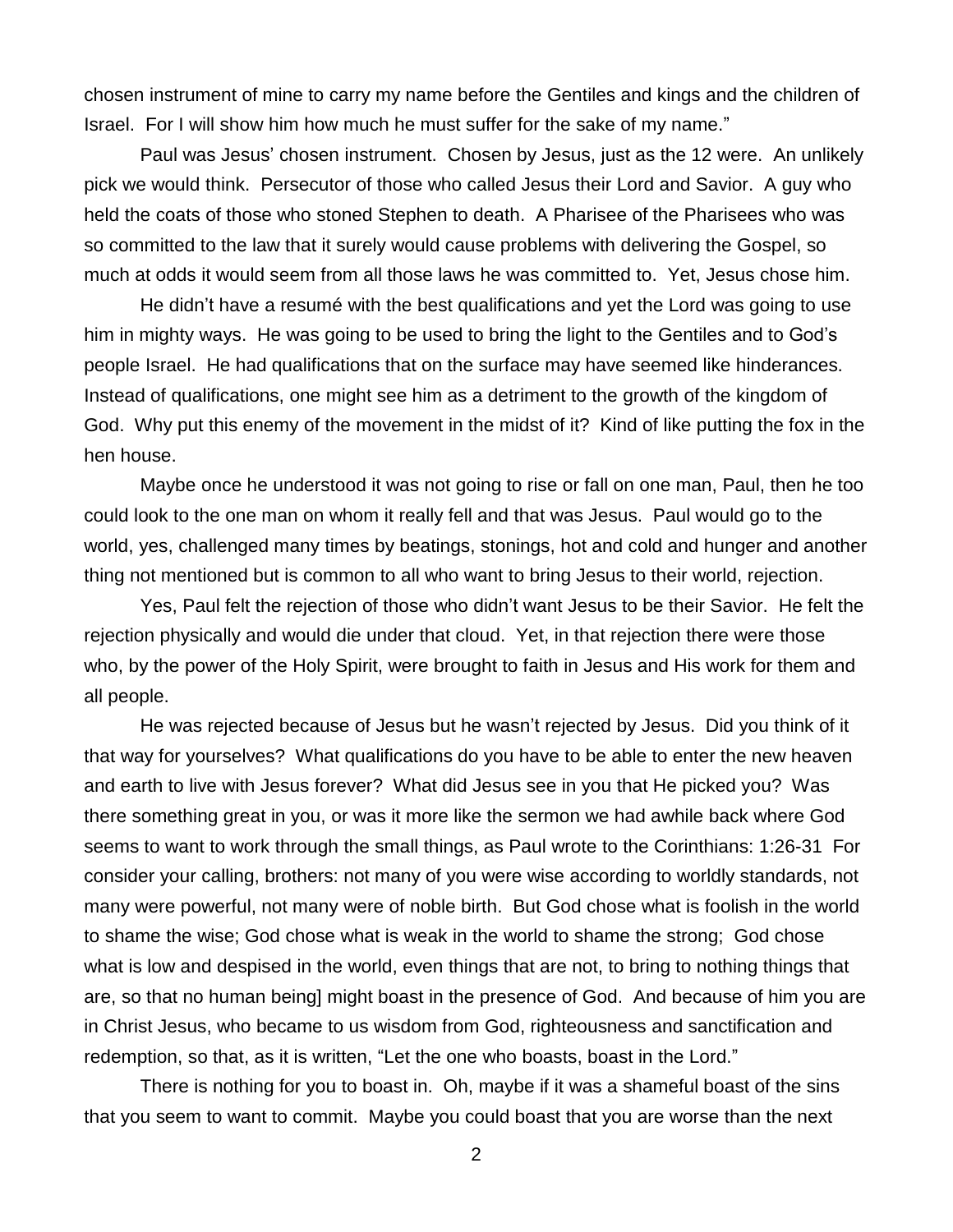person. Yes you have been tempted by various sins and have fallen hard, too many times to count. You would have to agree that you, too have broken all the Ten Commandments and deserve the punishment Jesus got for your sins. Yes, as Paul said, the good I want to do, I don't and the evil I don't want to do, I do.

Yes, Jesus has picked us in spite of not having the qualifications needed of this great responsibility placed in our hands. You might be thinking Jesus must have this wrong and yet each of you would say that you will be in heaven with Jesus when you die. How could that be? You have sinned and haven't stopped. You know better than to say that falsehood, you know better than to take His name and use it as if it really doesn't mean anything, you know better than to lie, cheat or steal and yet that little white lie that got you out of the bind was just that, a lie. Face it, your resumé isn't all that impressive and if judged based even on the world's standards, you would be left out.

Face it, there is nothing in you or me that He should have chosen us. The qualifications of sinning everyday just shouldn't have given us the opportunity to live for Him. No, we should be like those whom the Lord was going to destroy and just start over again with Moses. Moses pleaded with God that He shouldn't do it as it would not be a very good witness to those who didn't believe in the God of the Israelites.

They didn't have the qualifications so Moses stepped in so that God wouldn't be embarrassed. We don't have a Moses but a Jesus, the Messiah promised to Adam and Eve in the garden. He is the promised Messiah who came to make all things new, even sinners to saints.

His qualifications of the one who took on sin and won has now been put on each of your resumés. Jesus is in that box that answers your qualifications to fill the job of Christian by virtue of your baptism into His family through the water and the Word. You have bestowed on you that name that is above ever name in heaven, on earth and under the earth.

Adam and Eve, they couldn't even keep one law. Gideon, he was the least in his family that was the least of the tribes, David, the last of Jesse's sons was nothing but a shepherd boy, Ruth, not even of the Israelites was chosen to be the grandmother of the Savior. So many that the world would have rejected and yet the Lord chose them to do what needed to be done at the time.

No, you are not qualified based on yourselves but you are because of Jesus who lives in each of you by the power of the Holy Spirit. He will go with you, day by day as you go out into your world to do your job and to shine forth the gospel to this dark and seems to be, getting darker world.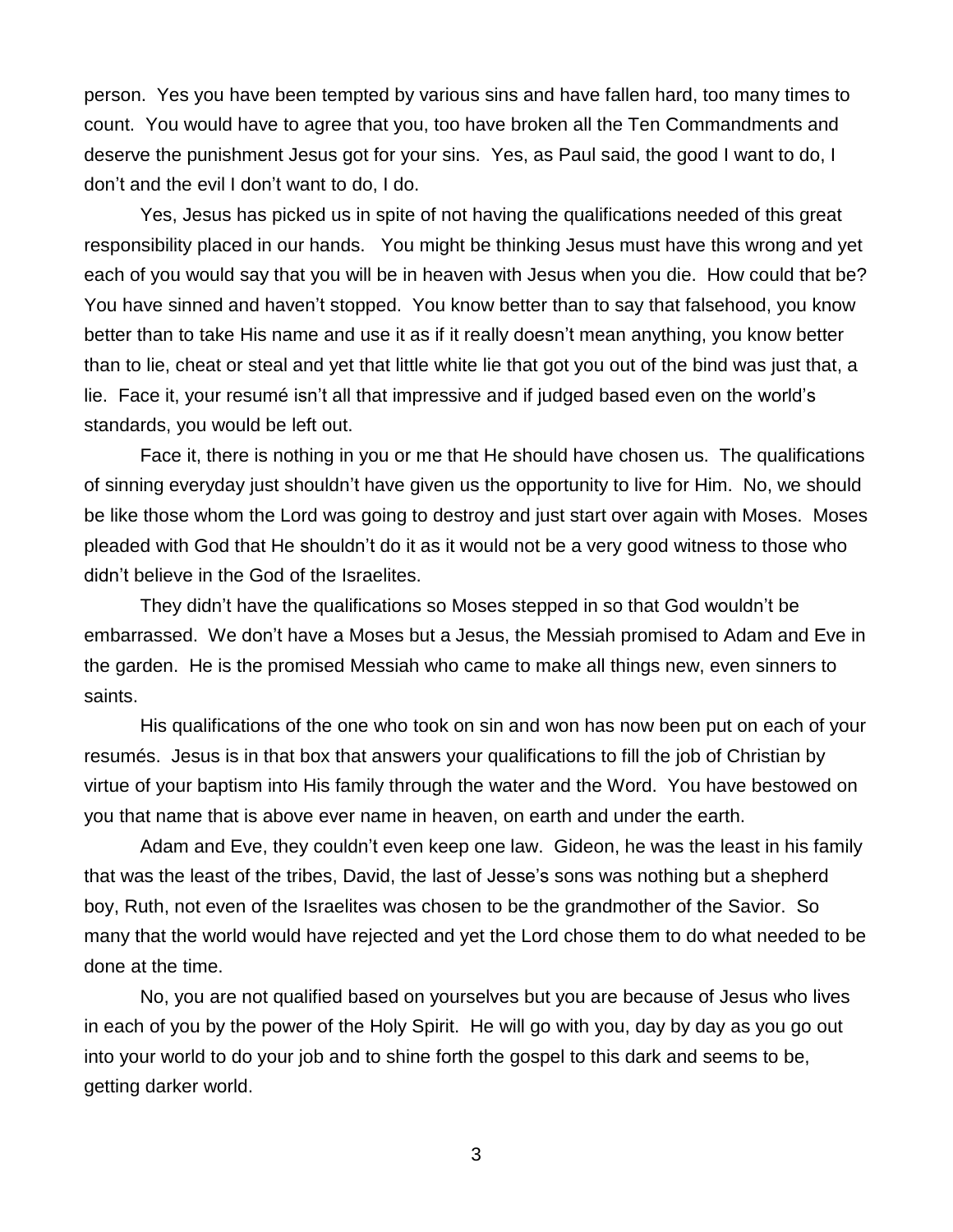This is a dark world were evil lurks, taking lives of this world and leading people down that path to the death that was meant to be life forever in the beginning. Death in the physical but who, more importantly are leading away people from Jesus their source of eternal life.

We look at the deaths of the Uvalde children and we are so sorrowful for those who now have to deal with the loss but what about all those who die daily, young and old where their deaths are not only physical but are dying with no hope for they are finding themselves separated from their only source of hope, Jesus, who went to the cross and paid the price for their souls.

We look at the loss of life as in West Texas and we wonder how could anyone do such a thing and we mourn for them. What really is a source of sorrow is if those who had their lives taken didn't know Jesus as their Savior. That is a real source of sorrow.

To have our lives taken from this earth means something greater for us who believe. We will get to be with Jesus forever and will get to live in the new heaven and earth.

We need to be like Lazarus who probably laughed in the faces of anyone who wanted to take his life. He knew what heaven was like. He knew that when He had finished this life, there was an even greater life to come.

That life is for you and for all people. Your Father in heaven wants you to be with Him as you look to Jesus the author and perfecter of your faith who for the joy that was set before Him, went to the cross for your sins, past, present and future. He has qualified you to receive eternal life.

In the mean time you are to live here on this earth and to bring the Good News of Jesus to all people. It is for all to share. Not to be kept with you or me. It is too Good, not to share.

This weekend we think of all those who gave their lives for the freedoms we have in this country. They died but we get to live in freedom, the freedom to let others know of Jesus who freed us from sin, death and the devil. Yes, we will all die but we are freed from death forever in hell for we will rise on the last day to never die but to live, live life forever with Jesus.

He has the same result for all who believe. It is a sure promise that all who believe and are baptized will be saved. They will be saved for a life forever with Him. You have been saved for a life forever with Him.

Paul pointed out the eleven and the choosing of the replacement based on the qualifications of being with the Apostles while Jesus still walked on the earth. Yet, he knew how he was chosen, not with that qualification but that Jesus would be with him even though he would have to go through many things in this life until his life was taken away to be with Jesus. We are to live our lives trusting in what Jesus places before us so that we use what He